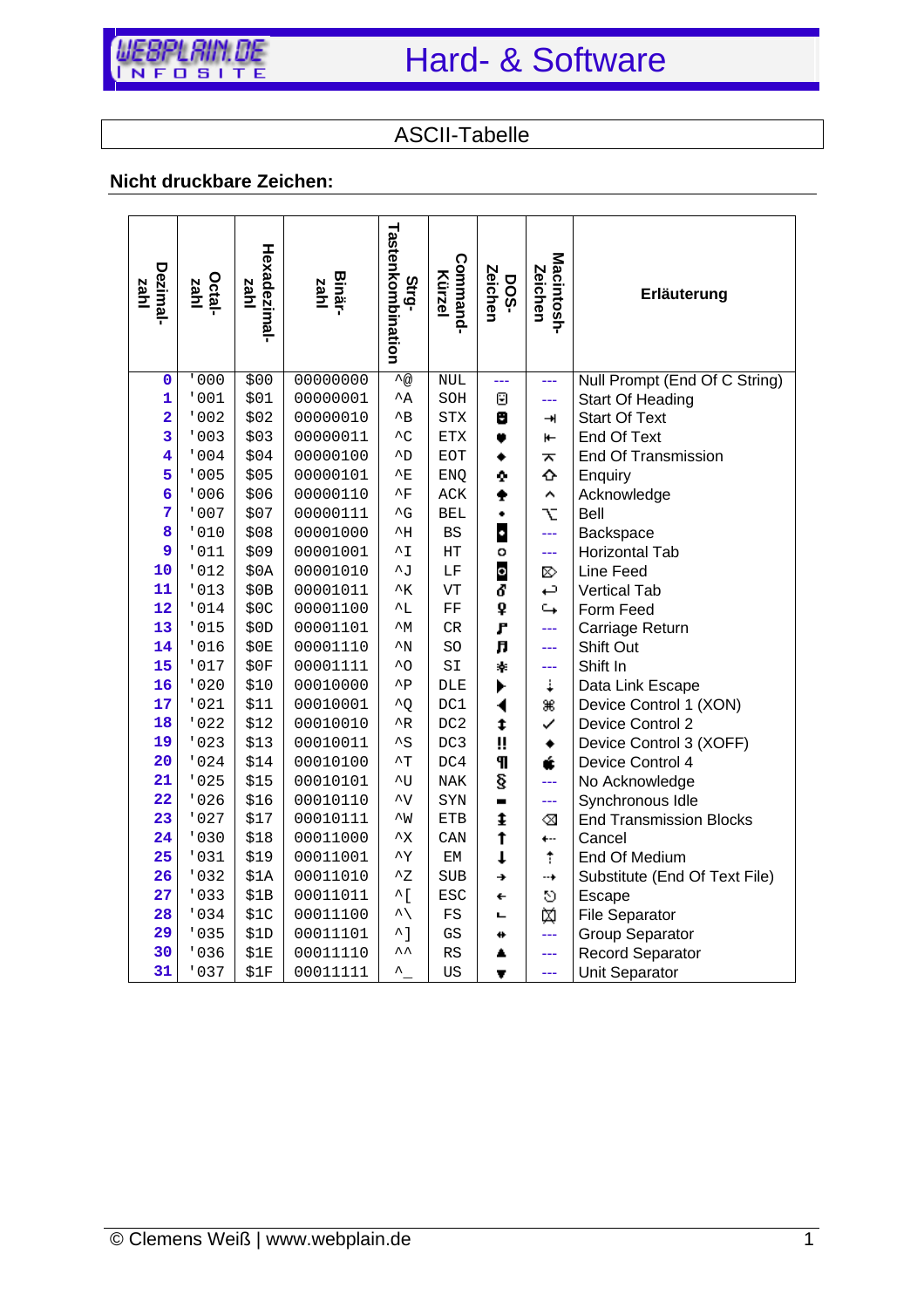

## Hard- & Software

#### **Druckbare Zeichen**

| <b>Dez</b> | Oct  | Hex  | Bin      |        |
|------------|------|------|----------|--------|
| 32         | '040 | \$20 | 00100000 | [Leer] |
| 33         | '041 | \$21 | 00100001 | ĩ      |
| 34         | '042 | \$22 | 00100010 | H      |
| 35         | '043 | \$23 | 00100011 | #      |
| 36         | '044 | \$24 | 00100100 | \$     |
| 37         | '045 | \$25 | 00100101 | ℁      |
| 38         | '046 | \$26 | 00100110 | &      |
| 39         | '047 | \$27 | 00100111 | ı      |
| 40         | '050 | \$28 | 00101000 | (      |
| 41         | '051 | \$29 | 00101001 | )      |
| 42         | '052 | \$2A | 00101010 | *      |
| 43         | '053 | \$2B | 00101011 | ٠      |
| 44         | '054 | \$2C | 00101100 |        |
| 45         | '055 | \$2D | 00101101 |        |
| 46         | '056 | \$2E | 00101110 |        |
| 47         | '057 | \$2F | 00101111 | Τ      |
| 48         | '060 | \$30 | 00110000 | 0      |
| 49         | '061 | \$31 | 00110001 | 1      |
| 50         | '062 | \$32 | 00110010 | 2      |
| 51         | '063 | \$33 | 00110011 | 3      |
| 52         | '064 | \$34 | 00110100 | 4      |
| 53         | '065 | \$35 | 00110101 | 5      |
| 54         | '066 | \$36 | 00110110 | 6      |
| 55         | '067 | \$37 | 00110111 | 7      |
| 56         | '070 | \$38 | 00111000 | 8      |
| 57         | '071 | \$39 | 00111001 | 9      |
| 58         | '072 | \$3A | 00111010 | ፡      |
| 59         | '073 | \$3B | 00111011 | ì      |
| 60         | '074 | \$3C | 00111100 | <      |
| 61         | '075 | \$3D | 00111101 | =      |
| 62         | '076 | \$3E | 00111110 | >      |
| 63         | '077 | \$3F | 00111111 | 5      |
| 64         | '100 | \$40 | 01000000 | @      |
| 65         | '101 | \$41 | 01000001 | А      |
| 66         | '102 | \$42 | 01000010 | в      |
| 67         | '103 | \$43 | 01000011 | C      |
| 68         | '104 | \$44 | 01000100 | D      |
| 69         | '105 | \$45 | 01000101 | Е      |
| 70         | '106 | \$46 | 01000110 | F      |
| 71         | '107 | \$47 | 01000111 | G      |
| 72         | '110 | \$48 | 01001000 | н      |
| 73         | '111 | \$49 | 01001001 | I      |
| 74         | '112 | \$4A | 01001010 | J      |
| 75         | '113 | \$4B | 01001011 | ĸ      |
| 76         | '114 | \$4C | 01001100 | L      |
| 77         | '115 | \$4D | 01001101 | М      |
| 78         | '116 | \$4E | 01001110 | N      |
| 79         | '117 | \$4F | 01001111 | о      |

| <b>Dez</b> | Oct  | Hex  | <b>Bin</b> |    |
|------------|------|------|------------|----|
| 80         | '120 | \$50 | 01010000   | ₽  |
| 81         | '121 | \$51 | 01010001   | Q  |
| 82         | '122 | \$52 | 01010010   | R  |
| 83         | '123 | \$53 | 01010011   | S  |
| 84         | '124 | \$54 | 01010100   | т  |
| 85         | '125 | \$55 | 01010101   | U  |
| 86         | '126 | \$56 | 01010110   | v  |
| 87         | '127 | \$57 | 01010111   | W  |
| 88         | '130 | \$58 | 01011000   | х  |
| 89         | '131 | \$59 | 01011001   | Υ  |
| 90         | '132 | \$5A | 01011010   | z  |
| 91         | '133 | \$5B | 01011011   | c  |
| 92         | '134 | \$5C | 01011100   | N  |
| 93         | '135 | \$5D | 01011101   | ı  |
| 94         | '136 | \$5E | 01011110   | ٨  |
| 95         | '137 | \$5F | 01011111   |    |
| 96         | '140 | \$60 | 01100000   | ı  |
| 97         | '141 | \$61 | 01100001   | а  |
| 98         | '142 | \$62 | 01100010   | b  |
| 99         | '143 | \$63 | 01100011   | c  |
| 100        | '144 | \$64 | 01100100   | d  |
| 101        | '145 | \$65 | 01100101   | e  |
| 102        | '146 | \$66 | 01100110   | f  |
| 103        | '147 | \$67 | 01100111   | g  |
| 104        | '150 | \$68 | 01101000   | h  |
| 105        | '151 | \$69 | 01101001   | i  |
| 106        | '152 | \$6A | 01101010   | j  |
| 107        | '153 | \$6В | 01101011   | k  |
| 108        | '154 | \$6C | 01101100   | ı  |
| 109        | '155 | \$6D | 01101101   | m  |
| 110        | '156 | \$6E | 01101110   | n  |
| 111        | '157 | \$6F | 01101111   | o  |
| 112        | '160 | \$70 | 01110000   | р  |
| 113        | '161 | \$71 | 01110001   | q  |
| 114        | '162 | \$72 | 01110010   | r  |
| 115        | '163 | \$73 | 01110011   | s  |
| 116        | '164 | \$74 | 01110100   | t  |
| 117        | '165 | \$75 | 01110101   | u  |
| 118        | '166 | \$76 | 01110110   | v  |
| 119        | '167 | \$77 | 01110111   | w  |
| 120        | '170 | \$78 | 01111000   | x  |
| 121        | '171 | \$79 | 01111001   | У  |
| 122        | '172 | \$7A | 01111010   | z  |
| 123        | '173 | \$7B | 01111011   | {  |
| 124        | '174 | \$7C | 01111100   | I  |
| 125        | '175 | \$7D | 01111101   | }  |
| 126        | '176 | \$7E | 01111110   |    |
| 127        | '177 | \$7F | 01111111   | Δ. |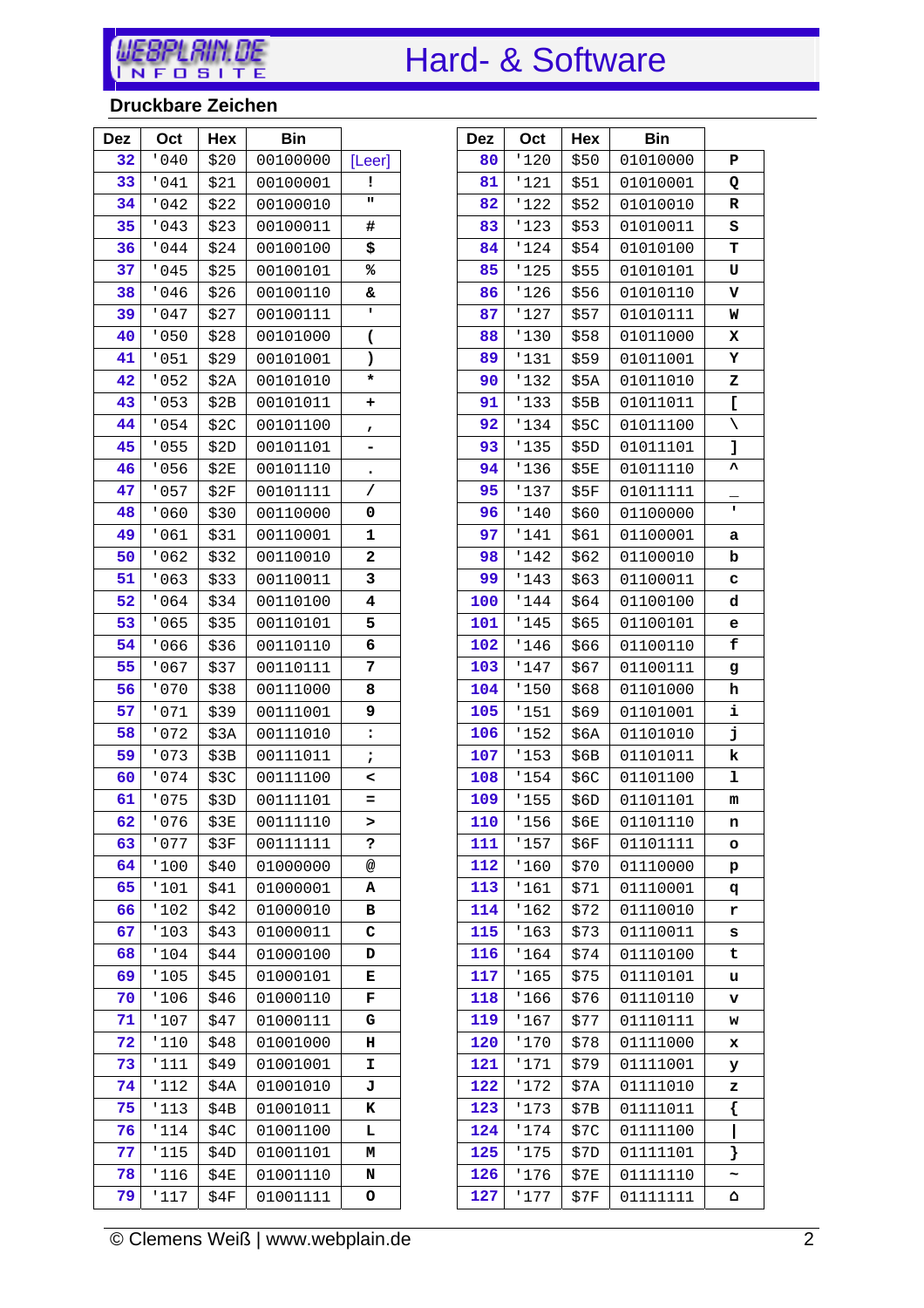# UEBPLAIN.DE

### Hard- & Software

| <b>Dez</b> | Oct          | Hex          | <b>Bin</b>           | <b>DOS</b>     | Win              | <b>Mac</b>   | <b>Dez</b> | Oct           | Hex          | <b>Bin</b>           | <b>DOS</b>                        | Win    | <b>Mac</b>            |
|------------|--------------|--------------|----------------------|----------------|------------------|--------------|------------|---------------|--------------|----------------------|-----------------------------------|--------|-----------------------|
| 128        | '200         | \$80         | 10000000             | Ç              | ---              | Ä            | 192        | '300          | \$CO         | 11000000             | L                                 | À      | ۓ                     |
| 129        | '201         | \$81         | 10000001             | ü              | ---              | Å            | 193        | '301          | \$C1         | 11000001             | ⊥                                 | Á      | î                     |
| 130        | '202         | \$82         | 10000010             | é              | ---              | C<br>É       | 194        | '302          | \$C2         | 11000010             | Ŧ                                 | Â      | н,                    |
| 131        | '203         | \$83         | 10000011             | â              | ---              |              | 195        | '303          | \$C3         | 11000011             |                                   | Ã      | $\sqrt{}$             |
| 132        | '204         | \$84         | 10000100             | ä              | ---              | Ñ            | 196        | '304          | \$C4         | 11000100             | —                                 | Ä      | $\boldsymbol{f}$      |
| 133        | '205         | \$85         | 10000101             | à              |                  | ö<br>Ü       | 197        | ' 305         | \$C5         | 11000101             | $\hspace{0.1mm} + \hspace{0.1mm}$ | Å      | $\approx$             |
| 134        | '206         | \$86         | 10000110             | å              |                  | á            | 198        | '306          | \$C6         | 11000110             | ⊧                                 | Æ      | Δ                     |
| 135<br>136 | '207<br>'210 | \$87<br>\$88 | 10000111<br>10001000 | ç<br>ê         | ---              | à            | 199<br>200 | '307<br>'310  | \$C7<br>\$C8 | 11000111<br>11001000 | ╚                                 | Ç<br>È | «<br>»                |
| 137        | '211         | \$89         | 10001001             | ë              | ---              | â            | 201        | '311          | \$C9         | 11001001             |                                   | É      |                       |
| 138        | '212         | \$8A         | 10001010             | è              | ---<br>---       | ä            | 202        | '312          | \$CA         | 11001010             | I                                 | Ê      | [Leer]                |
| 139        | '213         | \$8B         | 10001011             | ï              |                  | ã            | 203        | ' 313         | \$CB         | 11001011             |                                   | Ë      | À                     |
| 140        | '214         | \$8C         | 10001100             | î              | ---              | å            | 204        | '314          | \$CC         | 11001100             | $\mathbb{I}$                      | Ì      | Ã                     |
| 141        | '215         | \$8D         | 10001101             | ì              |                  | ç            | 205        | ' 315         | \$CD         | 11001101             | $=$                               | Í      | õ                     |
| 142        | '216         | \$8E         | 10001110             | Ä              |                  | é            | 206        | ' 316         | \$CE         | 11001110             |                                   | Î      | Œ                     |
| 143        | '217         | \$8F         | 10001111             | Å              | ---              | è            | 207        | ' 317         | \$CF         | 11001111             | $\frac{1}{2}$                     | Ï      | œ                     |
| 144        | '220         | \$90         | 10010000             | É              |                  | ê            | 208        | '320          | \$D0         | 11010000             | Щ                                 | Đ      |                       |
| 145        | '221         | \$91         | 10010001             | æ              | 1                | ë            | 209        | '321          | \$D1         | 11010001             | $\bar{\tau}$                      | Ñ      |                       |
| 146        | '222         | \$92         | 10010010             | Æ              | $\mathbf{r}$     | í            | 210        | '322          | \$D2         | 11010010             | $\mathbb T$                       | ò      | W                     |
| 147        | '223         | \$93         | 10010011             | ô              |                  | ì            | 211        | '323          | \$D3         | 11010011             | Ш                                 | ó      | $\boldsymbol{H}$      |
| 148        | '224         | \$94         | 10010100             | ö              | ---              | î            | 212        | '324          | \$D4         | 11010100             | F                                 | ô      | ,                     |
| 149        | '225         | \$95         | 10010101             | ò              | ---              | ï            | 213        | '325          | \$D5         | 11010101             | F                                 | õ      | ,                     |
| 150        | '226         | \$96         | 10010110             | û              | ---              | ñ            | 214        | '326          | \$D6         | 11010110             | $\mathbb{T}$                      | ö      | ÷                     |
| 151        | '227         | \$97         | 10010111             | ù              | ---              | ó            | 215        | '327          | \$D7         | 11010111             | ╫                                 | ×      | ♦                     |
| 152        | '230         | \$98         | 10011000             | Ÿ              |                  | ò            | 216        | '330          | \$D8         | 11011000             | $\ddagger$                        | ø      | Ÿ                     |
| 153        | '231         | \$99         | 10011001             | Ö              |                  | ô            | 217        | '331          | \$D9         | 11011001             |                                   | Ù      | Ϋ                     |
| 154        | '232         | \$9A         | 10011010             | Ü              | ---              | ö            | 218        | '332          | \$DA         | 11011010             | г                                 | Ú      | $\prime$              |
| 155        | '233         | \$9B         | 10011011             | ¢              |                  | õ            | 219        | '333          | \$DB         | 11011011             | ٠                                 | Û      | €                     |
| 156        | '234         | \$9C         | 10011100             | £              | ---              | ú            | 220        | '334          | \$DC         | 11011100             | ■                                 | Ü      | $\,<$                 |
| 157        | '235         | \$9D         | 10011101             | ¥              |                  | ù            | 221        | ' 335         | \$DD         | 11011101             | L                                 | Ý      | $\,>$                 |
| 158<br>159 | '236<br>'237 | \$9E         | 10011110             | R              | ---              | û<br>ü       | 222        | ' 336<br>'337 | \$DE         | 11011110             | п<br>▬                            | Þ<br>ß | fi<br>f1              |
| 160        | '240         | \$9F<br>\$A0 | 10011111<br>10100000 | f<br>á         | ---              | t            | 223<br>224 | '340          | \$DF<br>\$E0 | 11011111<br>11100000 |                                   | à      | ŧ                     |
| 161        | '241         | \$A1         | 10100001             | í              | [Leer]           | $\mathbf{o}$ | 225        | '341          | \$E1         | 11100001             | α<br>β                            | á      |                       |
| 162        | '242         | \$A2         | 10100010             | ó              | ¢                | ¢            | 226        | '342          | \$E2         | 11100010             | г                                 | â      |                       |
| 163        | ' 243        | \$A3         | 10100011             | ú              | £                | £            | 227        | '343          | \$E3         | 11100011             | п                                 | ã      | $\mathbf{r}$          |
| 164        | '244         | \$A4         | 10100100             | ñ              | ¤                | S            | 228        | '344          | \$E4         | 11100100             | Σ                                 | ä      | ″<br>કેત              |
| 165        | '245         | \$A5         | 10100101             | Ñ              | ¥                | $\bullet$    | 229        | '345          | <b>\$E5</b>  | 11100101             | б                                 | å      | Â                     |
| 166        | '246         | \$A6         | 10100110             | a              | ł                | $\P$         | 230        | '346          | <b>\$E6</b>  | 11100110             | μ                                 | æ      | Ê                     |
| 167        | '247         | \$A7         | 10100111             |                | S                | ß            | 231        | '347          | \$E7         | 11100111             | γ                                 | ç      | Á                     |
| 168        | '250         | \$A8         | 10101000             | ۓ              | н,               | $^\circledR$ | 232        | '350          | \$E8         | 11101000             | $\overline{\mathbf{Q}}$           | è      | Ë                     |
| 169        | '251         | <b>\$A9</b>  | 10101001             | Ē              | ©                | ©            | 233        | '351          | <b>\$E9</b>  | 11101001             | θ                                 | è      |                       |
| 170        | '252         | \$AA         | 10101010             | π              | a                | TM           | 234        | '352          | \$EA         | 11101010             | Ω                                 | ê      |                       |
| 171        | '253         | \$AB         | 10101011             | ⅓              | «                |              | 235        | ' 353         | \$EB         | 11101011             | δ                                 | ë      |                       |
| 172        | '254         | \$AC         | 10101100             | $\frac{1}{4}$  | ┑                | .,           | 236        | ' 354         | \$EC         | 11101100             | œ                                 | ì      |                       |
| 173        | '255         | \$AD         | 10101101             | î              |                  | $\neq$       | 237        | ' 355         | \$ED         | 11101101             | ø                                 | í      | <b>宦 丘 全 芏 主 う</b>    |
| 174        | '256         | \$AE         | 10101110             | «              | ®                | Æ            | 238        | ' 356         | \$EE         | 11101110             | €                                 | î      |                       |
| 175        | '257         | \$AF         | 10101111             | »              | $\circ$          | ø            | 239        | ' 357         | \$EF         | 11101111             | U                                 | ï      | ô                     |
| 176        | '260         | \$B0         | 10110000             | <b>SECTION</b> |                  | $\infty$     | 240        | '360          | <b>\$F0</b>  | 11110000             | Ξ                                 | ð      | <b>¥</b><br>⊙<br>Ú    |
| 177<br>178 | '261<br>'262 | \$B1         | 10110001<br>10110010 |                | 士<br>$\mathbf 2$ | 士<br>≤       | 241<br>242 | '361<br>'362  | \$F1<br>\$F2 | 11110001<br>11110010 | ±<br>≥                            | ñ<br>ò |                       |
| 179        | '263         | \$B2<br>\$B3 | 10110011             | ▓              | 3                | Σ            | 243        | ' 363         | \$F3         | 11110011             | $\leq$                            | ó      | $\hat{\mathtt U}$     |
| 180        | '264         | \$B4         | 10110100             |                | ٠                | ¥            | 244        | '364          | \$F4         | 11110100             |                                   | ô      | Ù                     |
| 181        | '265         | \$B5         | 10110101             |                | μ                | μ            | 245        | ' 365         | \$F5         | 11110101             |                                   | õ      |                       |
| 182        | '266         | \$В6         | 10110110             | ╡              | $\blacksquare$   | д            | 246        | '366          | <b>\$F6</b>  | 11110110             | ÷                                 | ö      | ĭ                     |
| 183        | '267         | \$B7         | 10110111             | T              | $\bullet$        | Σ            | 247        | ' 367         | \$F7         | 11110111             | ≈                                 | ÷      | $\tilde{\phantom{a}}$ |
| 184        | '270         | \$B8         | 10111000             | ٦              |                  | П            | 248        | '370          | \$F8         | 11111000             | $\mathbf{o}$                      | ø      | -                     |
| 185        | '271         | \$B9         | 10111001             | ╣              | $\bullet$<br>1   | п            | 249        | '371          | \$F9         | 11111001             | $\bullet$                         | ù      | $\check{~}$           |
| 186        | '272         | \$BA         | 10111010             |                | $\circ$          | ſ            | 250        | '372          | \$FA         | 11111010             | ٠                                 | ú      | ٠                     |
| 187        | '273         | \$BB         | 10111011             |                | »                | a            | 251        | ' 373         | \$FB         | 11111011             | $\sqrt{}$                         | û      | $\bullet$             |
| 188        | '274         | \$BC         | 10111100             | ך<br>נ         | $\frac{1}{4}$    | ٥            | 252        | '374          | \$FC         | 11111100             | n                                 | ü      |                       |
| 189        | '275         | \$BD         | 10111101             | Щ              | ⅓                | Ω            | 253        | ' 375         | \$FD         | 11111101             | 2                                 | ý      | ຸ່                    |
| 190        | '276         | \$BE         | 10111110             | ╛              | ¾                | æ            | 254        | ' 376         | \$FE         | 11111110             | п                                 | þ      | $\ddot{\cdot}$        |
| 191        | '277         | \$BF         | 10111111             | ٦              | خ                | ø            | 255        | ' 377         | \$FF         | 11111111             | ---                               | Ÿ      |                       |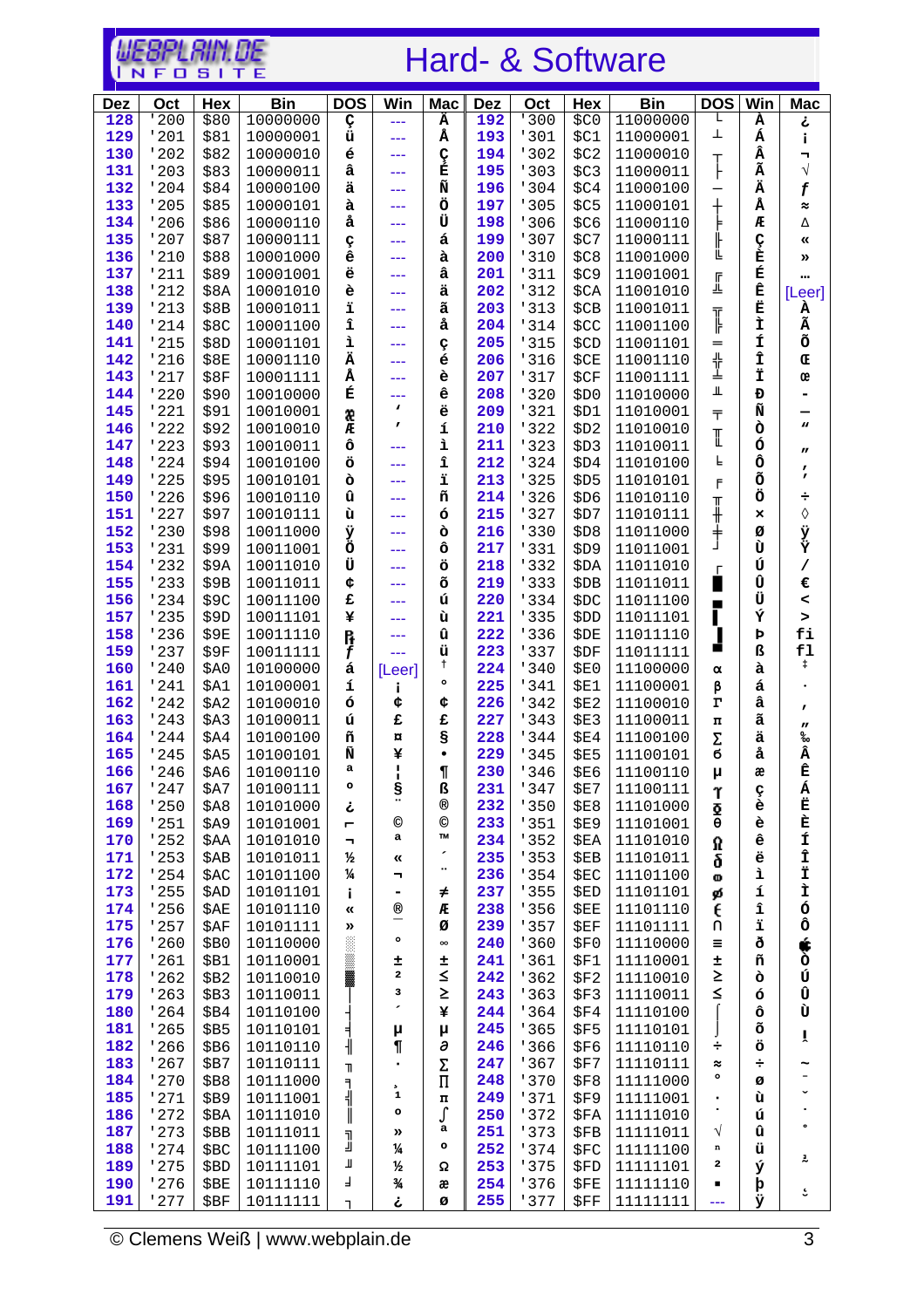## WEBPLAIN.DE

## **Hard- & Software**

|     |     |               |                |     |                          | <b>ASCII-Tabelle DOS</b> |                         |     |         |     |                   |     |                         |     |                         |
|-----|-----|---------------|----------------|-----|--------------------------|--------------------------|-------------------------|-----|---------|-----|-------------------|-----|-------------------------|-----|-------------------------|
| 000 | --- | 016           | ▶              | 032 |                          | 048                      | $\mathbf 0$             | 064 | @       | 080 | P                 | 096 | T,                      | 112 | $\mathbf{p}$            |
| 001 | Θ   | 017           | ◀              | 033 | Ţ                        | 049                      | $\mathbf{1}$            | 065 | Α       | 081 | Q                 | 097 | a                       | 113 | đ                       |
| 002 | 8   | 018           | ŧ.             | 034 | ш                        | 050                      | $\overline{\mathbf{2}}$ | 066 | в       | 082 | $\mathbf R$       | 098 | b                       | 114 | r                       |
| 003 | ۰   | 019           | Ħ              | 035 | #                        | 051                      | 3                       | 067 | C       | 083 | S                 | 099 | c                       | 115 | s                       |
| 004 | ٠   | 020           | П              | 036 | \$                       | 052                      | $\overline{\mathbf{4}}$ | 068 | D       | 084 | т                 | 100 | d                       | 116 | t                       |
| 005 | ٠   | 021           | ş              | 037 | ℅                        | 053                      | 5                       | 069 | Е       | 085 | U                 | 101 | e                       | 117 | u                       |
| 006 | ٠   | 022           | $\blacksquare$ | 038 | &                        | 054                      | 6                       | 070 | F       | 086 | V                 | 102 | £                       | 118 | $\overline{\mathbf{v}}$ |
| 007 | ٠   | 023           | ŧ              | 039 | $\blacksquare$           | 055                      | 7                       | 071 | G       | 087 | W                 | 103 | $\mathbf{g}$            | 119 | W                       |
| 008 | Ŀ   | 024           | t              | 040 | $\overline{ }$           | 056                      | 8                       | 072 | н       | 088 | X                 | 104 | h                       | 120 | x                       |
| 009 | ۰   | 025           | $\ddagger$     | 041 | $\lambda$                | 057                      | 9                       | 073 | I       | 089 | Υ                 | 105 | i                       | 121 | У                       |
| 010 | þ   | 026           | ÷.             | 042 | $\star$                  | 058                      | $\ddot{\cdot}$          | 074 | J       | 090 | z                 | 106 | j                       | 122 | z                       |
| 011 | δ   | 027           | ←              | 043 | ٠.                       | 059                      | $\ddot{ }$              | 075 | K       | 091 | c                 | 107 | k                       | 123 | {                       |
| 012 | Ŷ   | 028           | Щ              | 044 | $\mathbf{r}$             | 060                      | $\,<$                   | 076 | L       | 092 | N                 | 108 | ı                       | 124 |                         |
| 013 | F   | 029           | ₩              | 045 | $\overline{\phantom{0}}$ | 061                      | $\equiv$                | 077 | М       | 093 | 1                 | 109 | m                       | 125 | }                       |
| 014 | л   | 030           | ▲              | 046 | $\bullet$                | 062                      | >                       | 078 | N       | 094 | ٨                 | 110 | n                       | 128 | $\tilde{\phantom{a}}$   |
| 015 | ∗   | 031           | Ŧ              | 047 | $\prime$                 | 063                      | S.                      | 079 | $\circ$ | 095 |                   | 111 | $\circ$                 | 127 | Δ                       |
|     |     | Sonderzeichen |                |     |                          |                          |                         |     |         |     |                   |     |                         |     |                         |
| 128 | Ç   | 144           | É              | 160 | á                        | 176                      | ě                       | 192 | L       | 208 | Щ                 | 224 | $\pmb{\alpha}$          | 240 | Ξ                       |
| 129 | ü   | 145           | æ              | 161 | í                        | 177                      | E                       | 193 | T       | 209 | $\overline{\tau}$ | 225 | β                       | 241 | 土                       |
| 130 | é   | 146           | Æ              | 162 | ó                        | 178                      | 蠿                       | 194 | $\top$  | 210 | $\mathbb T$       | 226 | г                       | 242 | ≥                       |
| 131 | â   | 147           | ô              | 163 | ú                        | 179                      |                         | 195 | L       | 211 | Ш                 | 227 | $\pmb{\Pi}$             | 243 | ≤                       |
| 132 | ä   | 148           | ö              | 164 | ñ                        | 180                      | ┨                       | 196 | —       | 212 | L,                | 228 | Σ                       | 244 |                         |
| 133 | à   | 149           | ò              | 165 | Ñ                        | 181                      | ╡                       | 197 | $\pm$   | 213 | F.                | 229 | б                       | 245 |                         |
| 134 | å   | 150           | û              | 166 | a                        | 182                      | ╢                       | 198 | ⊧       | 214 | $\mathbb{T}$      | 230 | μ                       | 246 | ÷                       |
| 135 | Ç   | 151           | ù              | 167 | ٥                        | 183                      | T                       | 199 | ╟       | 215 | ╫                 | 231 | Υ                       | 247 | ≈                       |
| 136 | ê   | 152           | Ÿ              | 168 | ځ                        | 184                      | ٦                       | 200 | Ŀ       | 216 | $\pm$             | 232 | $\overline{\mathbf{Q}}$ | 248 | ۰                       |
| 137 | ë   | 153           | ö              | 169 | $\blacksquare$           | 185                      | ╣                       | 201 | F       | 217 | L                 | 233 | $\boldsymbol{\Theta}$   | 249 | $\bullet$               |
| 138 | è   | 154           | Ü              | 170 | п,                       | 186                      | I                       | 202 | ᅭ       | 218 | $\Gamma$          | 234 | R.                      | 250 | ٠                       |
| 139 | ï   | 155           | ¢              | 171 | ⅓                        | 187                      | T,                      | 203 | π       | 219 | П                 | 235 | ð                       | 251 | $\sqrt{}$               |
| 140 | î   | 156           | £              | 172 | ¼                        | 188                      | Щ                       | 204 | ╠       | 220 | ■                 | 236 | œ                       | 252 | n                       |
| 141 | ì   | 157           | ¥              | 173 | i.                       | 189                      | Щ                       | 205 | $=$     | 221 | ı                 | 237 | ø                       | 253 | 2                       |
|     |     |               |                |     |                          |                          |                         |     |         |     |                   |     |                         |     |                         |
| 142 | Ä   | 158           | R              | 174 | $\pmb{\ll}$              | 190                      | ┛                       | 206 | ╬       | 222 | ı                 | 238 | €                       | 254 | ٠                       |

© Clemens Weiß | www.webplain.de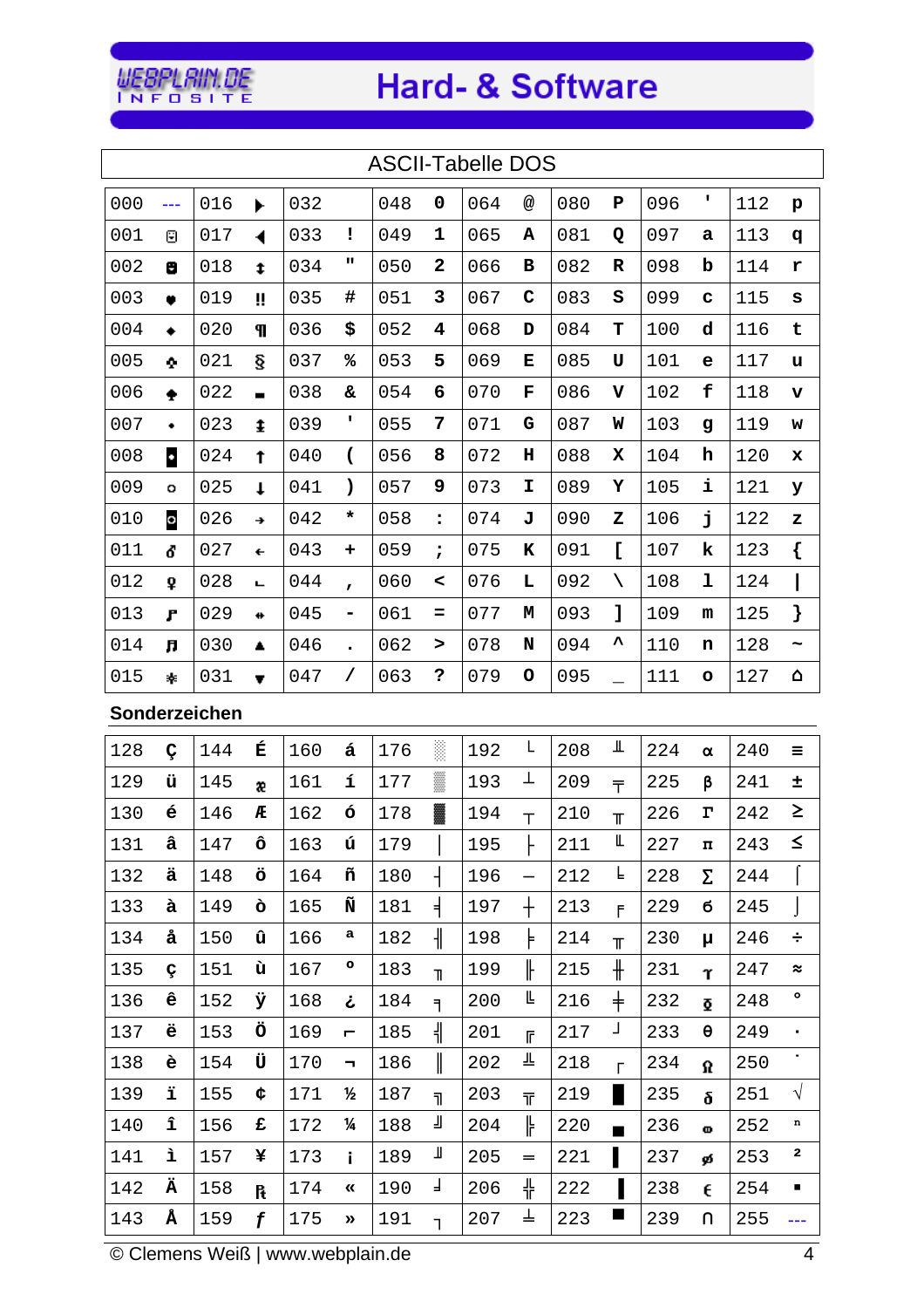## WEBPLAIN.DE<br>LNFOSITE

#### **Hard- & Software**

|     | <b>ASCII-Tabelle Windows</b> |               |                      |     |                              |     |                         |     |             |     |                           |     |              |     |                       |
|-----|------------------------------|---------------|----------------------|-----|------------------------------|-----|-------------------------|-----|-------------|-----|---------------------------|-----|--------------|-----|-----------------------|
| 000 | ---                          | 016           | $- - -$              | 032 |                              | 048 | 0                       | 064 | $\circledR$ | 080 | P                         | 096 | ٠            | 112 | $\mathbf{p}$          |
| 001 | ---                          | 017           | $- - -$              | 033 | ĩ                            | 049 | 1                       | 065 | Α           | 081 | Q                         | 097 | a            | 113 | đ                     |
| 002 | ---                          | 018           | $- - -$              | 034 | п                            | 050 | $\mathbf{2}$            | 066 | в           | 082 | R                         | 098 | b            | 114 | r                     |
| 003 | $---$                        | 019           | $- - -$              | 035 | #                            | 051 | 3                       | 067 | $\mathbf C$ | 083 | S                         | 099 | $\mathbf C$  | 115 | S                     |
| 004 | $---$                        | 020           | $- - -$              | 036 | \$                           | 052 | $\overline{\mathbf{4}}$ | 068 | D           | 084 | Т                         | 100 | d            | 116 | t                     |
| 005 | ---                          | 021           | $-$                  | 037 | ℅                            | 053 | 5                       | 069 | Е           | 085 | U                         | 101 | e            | 117 | u                     |
| 006 | ---                          | 022           | ---                  | 038 | &.                           | 054 | 6                       | 070 | F           | 086 | V                         | 102 | f            | 118 | $\mathbf v$           |
| 007 | ---                          | 023           | $--$                 | 039 | ٠                            | 055 | 7                       | 071 | ${\bf G}$   | 087 | W                         | 103 | $\mathbf{g}$ | 119 | W                     |
| 008 | ---                          | 024           | ---                  | 040 | $\overline{ }$               | 056 | 8                       | 072 | н           | 088 | $\mathbf x$               | 104 | h            | 120 | x                     |
| 009 | $---$                        | 025           | $- - -$              | 041 | $\lambda$                    | 057 | 9                       | 073 | I           | 089 | Υ                         | 105 | i            | 121 | У                     |
| 010 | ---                          | 026           | $--$                 | 042 | $\star$                      | 058 | $\ddot{\bullet}$        | 074 | J           | 090 | z                         | 106 | j            | 122 | z                     |
| 011 | ---                          | 027           | ---                  | 043 | $\ddot{}$                    | 059 | $\ddot{\phantom{0}}$    | 075 | K           | 091 | L                         | 107 | k            | 123 | {                     |
| 012 | $---$                        | 028           | $--$                 | 044 | $\mathbf{r}$                 | 060 | $\,<\,$                 | 076 | L           | 092 | N                         | 108 | ı            | 124 |                       |
| 013 | ---                          | 029           | $- - -$              | 045 | $\qquad \qquad \blacksquare$ | 061 | Ξ                       | 077 | M           | 093 | ľ                         | 109 | ${\bf m}$    | 125 | }                     |
| 014 | ---                          | 030           | ---                  | 046 | $\bullet$                    | 062 | >                       | 078 | N           | 094 | $\blacktriangle$          | 110 | n            | 128 | $\tilde{\phantom{a}}$ |
| 015 | ---                          | 031           | $--$                 | 047 | $\prime$                     | 063 | S.                      | 079 | $\circ$     | 095 |                           | 111 | $\circ$      | 127 | Δ                     |
|     |                              | Sonderzeichen |                      |     |                              |     |                         |     |             |     |                           |     |              |     |                       |
| 128 | ---                          | 144           | $--$                 | 160 |                              | 176 | $\bullet$               | 192 | À           | 208 | Đ                         | 224 | à            | 240 | ð                     |
| 129 | ---                          | 145           | $\blacktriangledown$ | 161 | î.                           | 177 |                         |     |             |     |                           |     |              |     | ñ                     |
| 130 |                              |               |                      |     |                              |     | 士                       | 193 | Á           | 209 | Ñ                         | 225 | á            | 241 |                       |
|     | ---                          | 146           | $\mathbf{r}$         | 162 | ¢                            | 178 | 2                       | 194 | Â           | 210 | ò                         | 226 | â            | 242 | ò                     |
| 131 |                              | 147           |                      | 163 | £                            | 179 | з                       | 195 | Ã           | 211 | ó                         | 227 | ã            | 243 | ó                     |
| 132 | ---                          | 148           | 444                  | 164 | $\alpha$                     | 180 | $\tilde{\phantom{a}}$   | 196 | Ä           | 212 | ô                         | 228 | ä            | 244 | ô                     |
| 133 | ---                          | 149           | ---                  | 165 | ¥                            | 181 | μ                       | 197 | Å           | 213 | õ                         | 229 | å            | 245 | õ                     |
| 134 | ---                          | 150           | ---                  | 166 | Ł                            | 182 | $\P$                    | 198 | Æ           | 214 | ö                         | 230 | æ            | 246 | ö                     |
| 135 | $\frac{1}{2}$                | 151           | ---                  | 167 | S                            | 183 | $\bullet$               | 199 | Ç           | 215 | $\boldsymbol{\mathsf{x}}$ | 231 | ç            | 247 | ÷                     |
| 136 | ---                          | 152           | ---                  | 168 | ш                            | 184 |                         | 200 | È           | 216 | Ø                         | 232 | è            | 248 | ø                     |
| 137 | ---                          | 153           | $\sim$ $\sim$        | 169 | $_{\odot}$                   | 185 | $\mathbf{1}$            | 201 | É           | 217 | Ù                         | 233 | è            | 249 | ù                     |
| 138 | $\frac{1}{2}$                | 154           | ---                  | 170 | a                            | 186 | $\mathsf{o}$            | 202 | Ê           | 218 | Ú                         | 234 | ê            | 250 | ú                     |
| 139 | ---                          | 155           | ---                  | 171 | «                            | 187 | $\gg$                   | 203 | Ë           | 219 | Û                         | 235 | ë            | 251 | û                     |
| 140 | ---                          | 156           | ---                  | 172 | π,                           | 188 | ¼                       | 204 | Ì           | 220 | Ü                         | 236 | ì            | 252 | ü                     |
| 141 | ---                          | 157           | ---                  | 173 | -                            | 189 | ⅓                       | 205 | Í           | 221 | Ý                         | 237 | í            | 253 | ý                     |
| 142 | ---                          | 158           | ---                  | 174 | $^{\circledR}$               | 190 | $\frac{3}{4}$           | 206 | Î           | 222 | Þ                         | 238 | î            | 254 | þ                     |

© Clemens Weiß | www.webplain.de